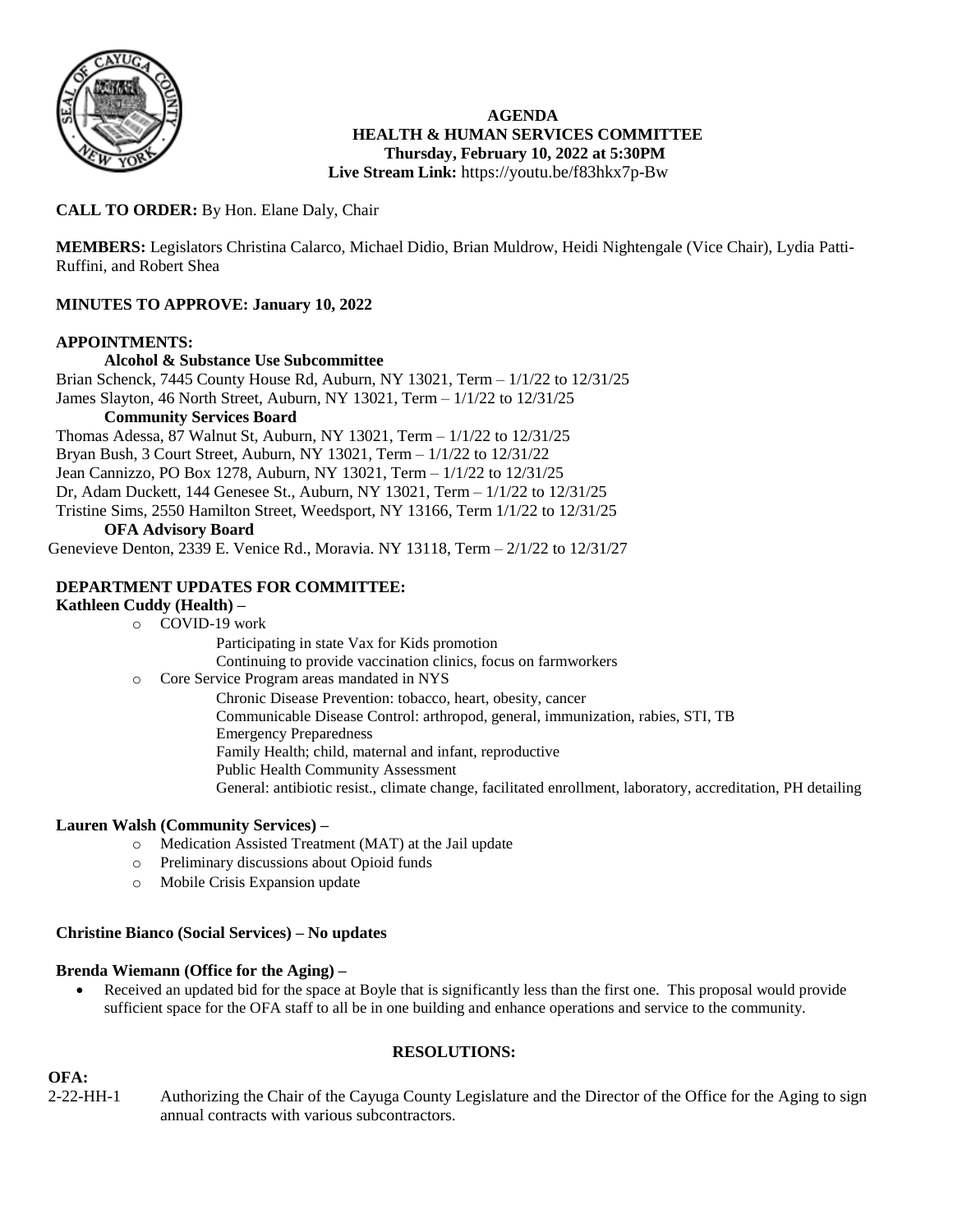| <b>HEALTH:</b><br>$2-22-HH-2$          | Authorizing the Health Department to enter into contract with Birinie Bus for Transportation of Preschool<br>Physically Handicapped Children for Remainder of 5 year Award                                                                                                                                                                 |
|----------------------------------------|--------------------------------------------------------------------------------------------------------------------------------------------------------------------------------------------------------------------------------------------------------------------------------------------------------------------------------------------|
| 2-22-HH-3                              | Authorizing the Chairman of the Legislature and the Public Health Director to enter into a contract with East Hill<br>Family Medical, Inc. & Finger Lakes Community Health for the provision of STD Services                                                                                                                               |
| 2-22-HH-4                              | Authorizing the Chairman of the Legislature and the Public Health Director to enter into a five year contract with<br>New York State Department of Health (NYSDOH) to participate in the Childhood Lead Poisoning Prevention<br>Program (CLPPP+) and accept funding associated with the grant for the Period 10/01/2021 through 09/30/2026 |
| $2-22-HH-5$                            | Authorizing the Chairman of the Legislature and the Public Health Director to enter into a five-year grant<br>contract with New York State Department of Health (NYSDOH) for the Healthy Neighborhoods Program and<br>accept funding associated with the grant                                                                             |
| <b>SOCIAL SERVICES:</b><br>$2-22-HH-6$ | Authorizing the Chairman of the Legislature and the Commissioner of Social Services to Enter into a Contract<br>with Cayuga Centers for Family Preservation Program, Family Support Program, Enhanced Foster Parent<br>Support Program, and MST.                                                                                           |
| $2-22-HH-7$                            | Authorization to enter into a contract with Cayuga Centers for the provision of four (4) respite beds.                                                                                                                                                                                                                                     |
| $2-22-HH-8$                            | Authorizing the Chairman of the Legislature and the Commissioner of Social Services to Enter into a Contract<br>with Cayuga Centers for the Provision of Supervision & Monitoring Services                                                                                                                                                 |
| 2-22-HH-9                              | Authorizing the Chairman of the Legislature and the Commissioner of Social Services to Enter Into a 2-Year<br>Contract with Chapel House (Temporary Homeless Shelter for Men)                                                                                                                                                              |
| 2-22-HH-10                             | Authorizing the Chairman of the Legislature and the Commissioner of Social Services to Enter into a Contract<br>with Children's Home of Wyoming Conference for the Recruitment, Training and Retention of Foster Parents                                                                                                                   |
| 2-22-HH-11                             | Amending the Social Services 2022 Budget to Accept 100% Federal Funding from the Flexible Fund for Family<br>Services (FFFS)                                                                                                                                                                                                               |
| 2-22-HH-12                             | Authorizing the Commissioner of Social Services to Fill Human Services Examiner Position in the Department<br>of Social Services                                                                                                                                                                                                           |
| 2-22-HH-13                             | Authorizing the Commissioner of Social Services to enter into a Support and Maintenance Agreement with Q-<br>matic Corporation for maintenance of software installed in Intake Unit of Department of Social Services                                                                                                                       |
| 2-22-HH-14                             | Authorizing the Chairman of the Legislature and Commissioner of Social Services to enter into a Contract with<br>Salvation Army Pathway of Hope for Case Management of TANF Clients (100% Funded)                                                                                                                                          |
| <b>MENTAL HEALTH:</b>                  |                                                                                                                                                                                                                                                                                                                                            |
| 2-22-HH-15                             | Authorizing the Chair of the Legislature and the Director of Community Services to Enter into a Contract with                                                                                                                                                                                                                              |

- Cayuga Centers for FFT and SafeCare.
- 2-22-HH-16 Authorizing the Cayuga County Community Mental Health Center to accept additional state aid

### **ADJOURNMENT: Thursday, March 10, 2022 at 5:30PM**

IF YOU HAVE A DISABILITY AND NEED ACCOMMODATIONS, PLEASE CALL THE CLERK OF THE LEGISLATURE'S OFFICE AT 253-1308 AT LEAST 48 HOURS BEFORE THE SCHEDULED MEETING TO ADVISE WHAT ACCOMMODATIONS WILL BE NECESSARY.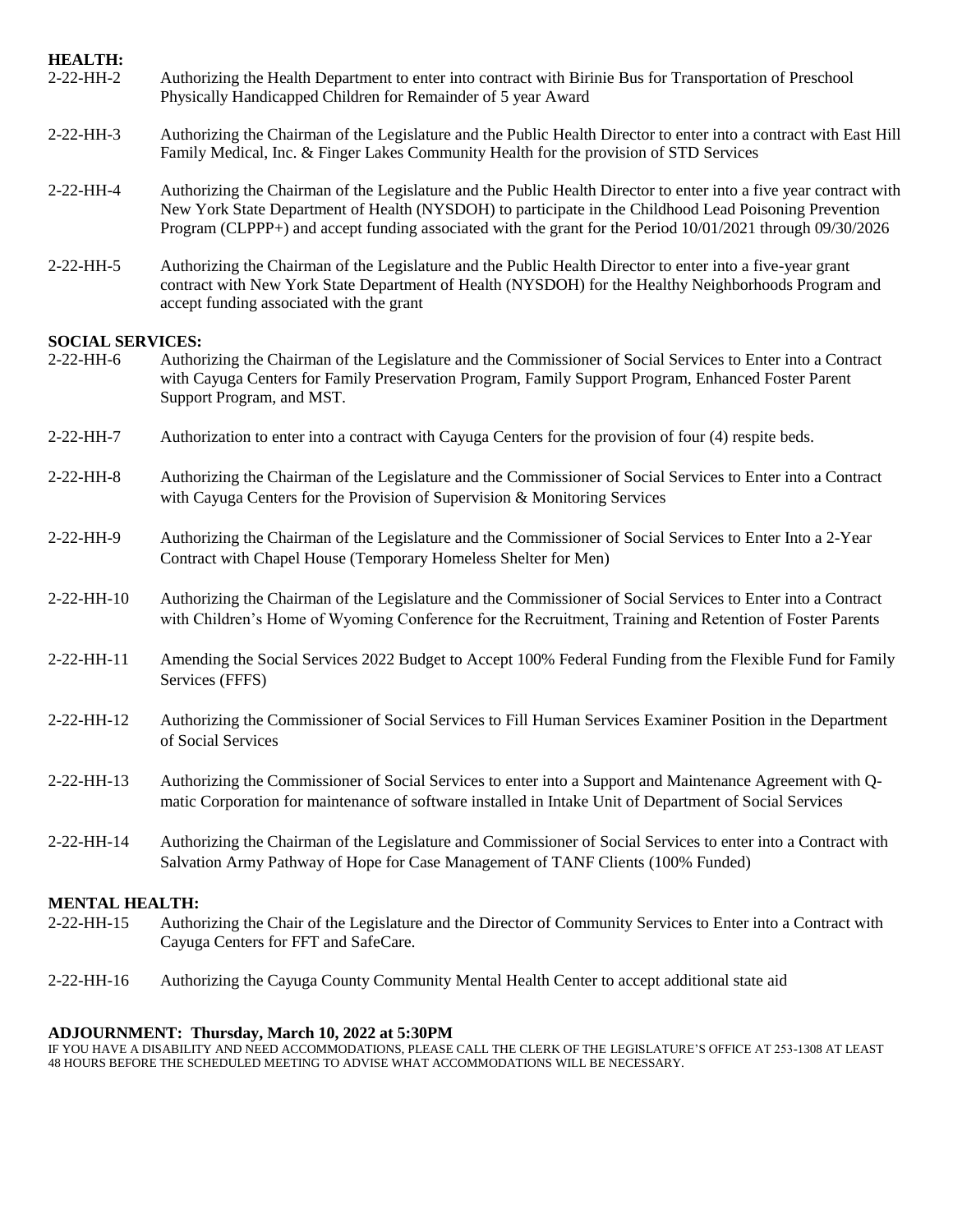**Authorizing the Chair of the Cayuga County Legislature and the Director of the Office for the Aging to sign annual contracts with various subcontractors.**

BY: Elane Daly, Chair, Health & Human Services Committee, and Hans Pecher, Chair, Ways and Means Committee

WHEREAS, appropriations were approved in the County budget for the year 2022 for various contractors (A67724 54118) for the Cayuga County Office for the Aging, in return for which these contractors agree to perform certain services for the benefit of Senior Citizens of Cayuga County; now, therefore, be it

RESOLVED, that the Cayuga County Administrator and the Director of the County Office for the Aging are hereby authorized and directed to enter into contracts with the contractors listed below:

April 1, 2022 through March 31, 2023: EISEP (Expanded In-Home Services for the Elderly) \* Total of EISEP services Home Instead Senior Care - \$28.00/hour not to exceed \$236,686 Seniors Helping Seniors - \$24.00/hour Stafkings Healthcare Systems, Inc. – PCA1: \$26.40 hourly PCA2: \$30.00 (within 13021 zip code) PCA2: \$35.00 (outside 13021 zip code)

Self-Direct, Inc. (Response4Help) - \$24.95/mth-Medical Alert; \$34.95/mth-Telguard units Self-Direct, Inc. (Consumer Directed) - \$27.50/hour CSE (Community Services for the Elderly) & AAA (Area Agency on Aging Transportation) Transportation Project, Inc. - Total \$63,000 CSE (Community Services for the Elderly) & CSI (Congregate Services Initiative) Boyle Senior Center, Inc. - Total \$6,500 Mom's Meals - Total \$14,000

and be it further

RESOLVED, that the Chair of the Legislature and the Director of the Office for the Aging are authorized and directed to enter into contracts with the above referenced contractors in an amount not to exceed the above referenced sums and upon such forms as approved by the County Attorney.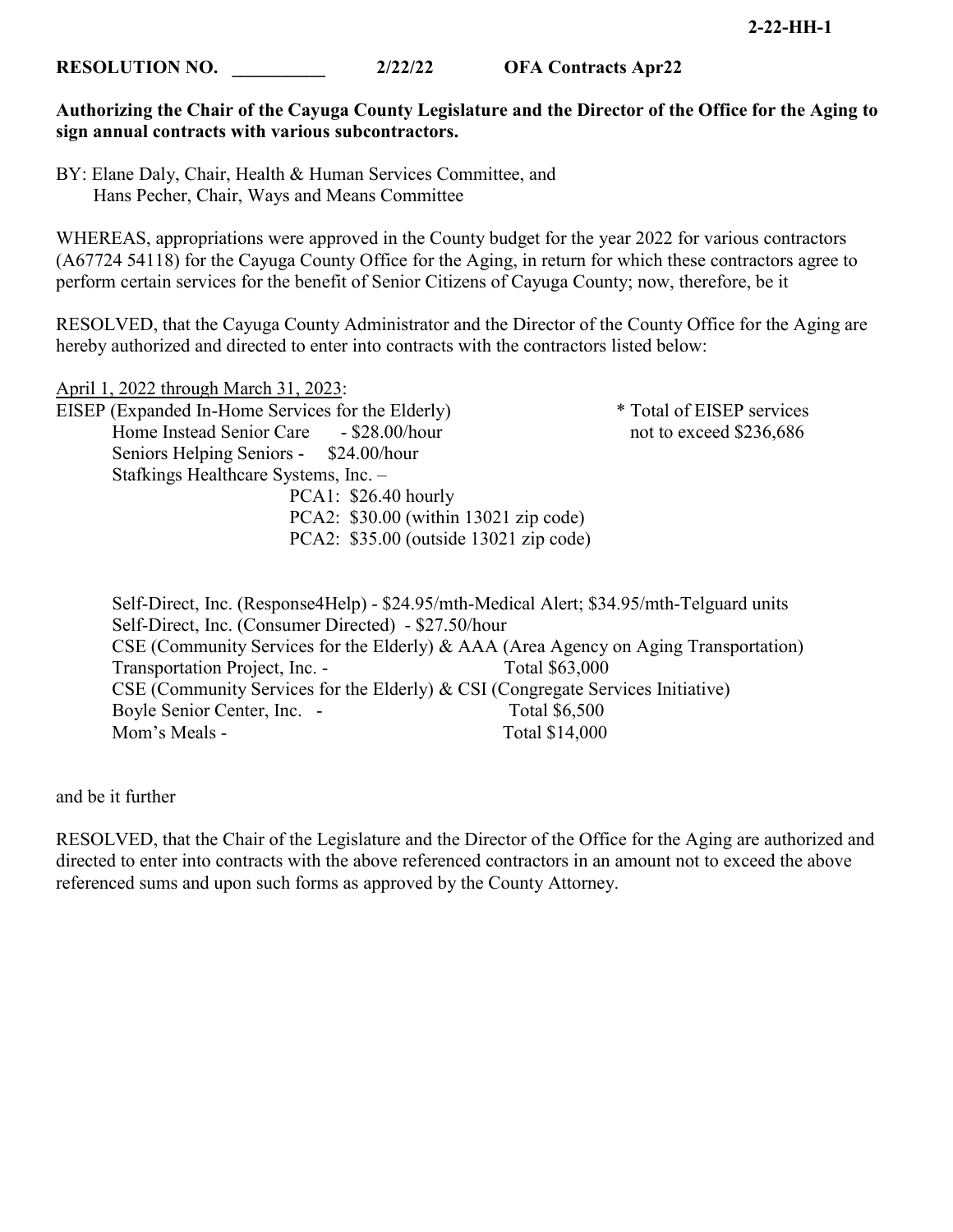### **RESOLUTION NO.** 2/22/2022 **HD Contract with Birnie Bus rev**

### **Authorizing the Health Department to enter into contract with Birinie Bus for Transportation of Preschool Physically Handicapped Children for Remainder of 5 year Award**

WHEREAS, it is necessary for the County of Cayuga to provide transportation for preschool physically handicapped children to and from various school sites; and

WHEREAS, the current transportation agreement expired on June 30, 2021; and

WHEREAS, Cayuga County has an authorized bid, through 6/30/2024, to contract with Birnie Bus for the purpose of transporting preschool children; and

WHEREAS, the contract stipulates an annual increase to adjust the compensation provided to Birnie Bus based upon either changes to the consumer price index or 2.5%, whichever is less; and

WHEREAS, the CPI increased 4.1%, as of June 2021, and therefore the rates will increase by the lessor amount of 2.5% effective 7/1/2021, and the new adjusted rates for transportation by Birnie Bus will be the following for school year 2021- 2022:

Per bus per trip- \$148.17 Per bus/wheel chair per trip- \$195.93 Per driver assistant per trip- \$64.38; now, therefore, be it

RESOLVED, that the Chair of the Legislature and the Public Health Director be authorized to enter into contract with Birnie Bus to provide transportation for preschool physically handicapped children to and from various school sites in and out of the County for the term of July 1, 2021 through June 30, 2022 at the above rates, and be it further

RESOLVED, that the Chair of the Legislature and the Public Health Director can continue to enter into contracts with Birnie Bus for the remainder of the 5-year bid for the periods of 7/1/22-6/30/23 and 7/1/23-6/30/24, at rates consistent with the original bid document and upon such forms as may be approved by the County Attorney.

BY: Elane Daly, Chairman of the Health & Human Service Committee Hans Pecher, Chairman of the Ways & Means Committee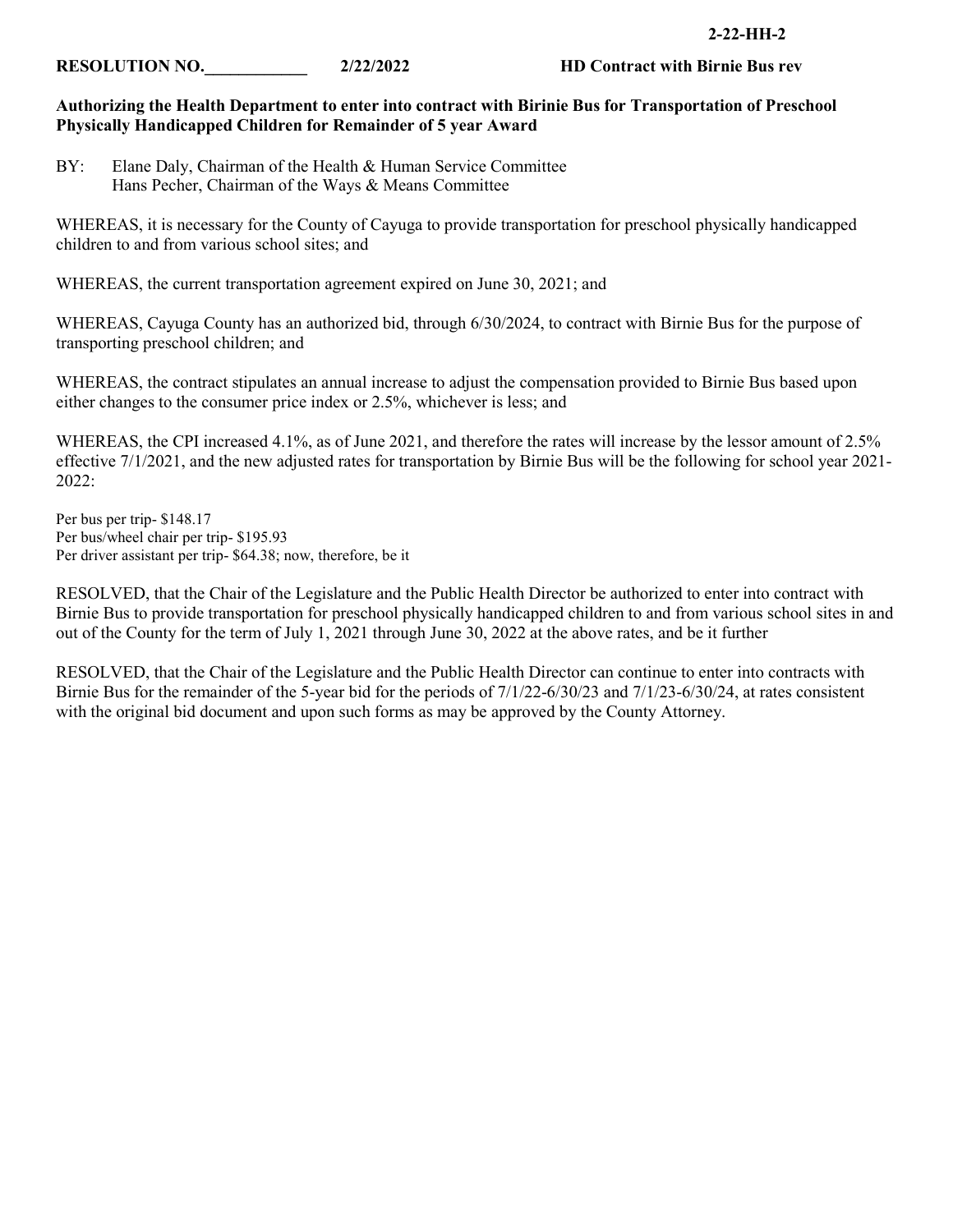# **RESOLUTION NO.\_\_\_\_\_\_\_\_\_\_ 02/22/22 HD East Hill & Finger Lakes Community Health STD 2022**

# **Authorizing the Chairman of the Legislature and the Public Health Director to enter into a contract with East Hill Family Medical, Inc. & Finger Lakes Community Health for the provision of STD Services**

BY: Elane Daly, Chairman of Health & Human Service Committee Hans Pecher, Chairman of Ways & Means Committee

WHEREAS, the County's Department of Health is mandated to provide diagnosis and treatment of sexually transmitted diseases (STD's) under Article 23 of the Public Health Law; and

WHEREAS, East Hill Family Medical, Inc. & Finger Lakes Community Health as Federally Qualifying Health Care Centers serving our community are able and willing to provide screening and treatment of sexually transmitted diseases; and

WHEREAS, contracting with both agencies provides better customer service by offering a choice of provider and diminishing transportation barriers to residents in the northern area of our county; and

WHEREAS, the County Health Department desires to contract with East Hill Family Medical and Finger Lakes Community Health for the provision of required STD healthcare services and;

WHEREAS, East Hill Family Medical and Finger Lakes Community Health shall be compensated for expenses not covered by client health insurance as set forth in the contract; now, therefore, be it

RESOLVED, that the Chairman of the Legislature and the Public Health Director be allowed to enter into a contract with East Hill Family Medical, Inc. & Finger Lakes Community Health for the provision of diagnosis and treatment of sexually transmitted diseases for the contract period of January 1, 2022 through December 31, 2023 and allow this contract to be renewed biannually unless amended upon such forms as may be approved by the County Attorney; and be it further

RESOLVED, that payment for these services shall be made from Account #A40104 54126 of the Health Department's Budget.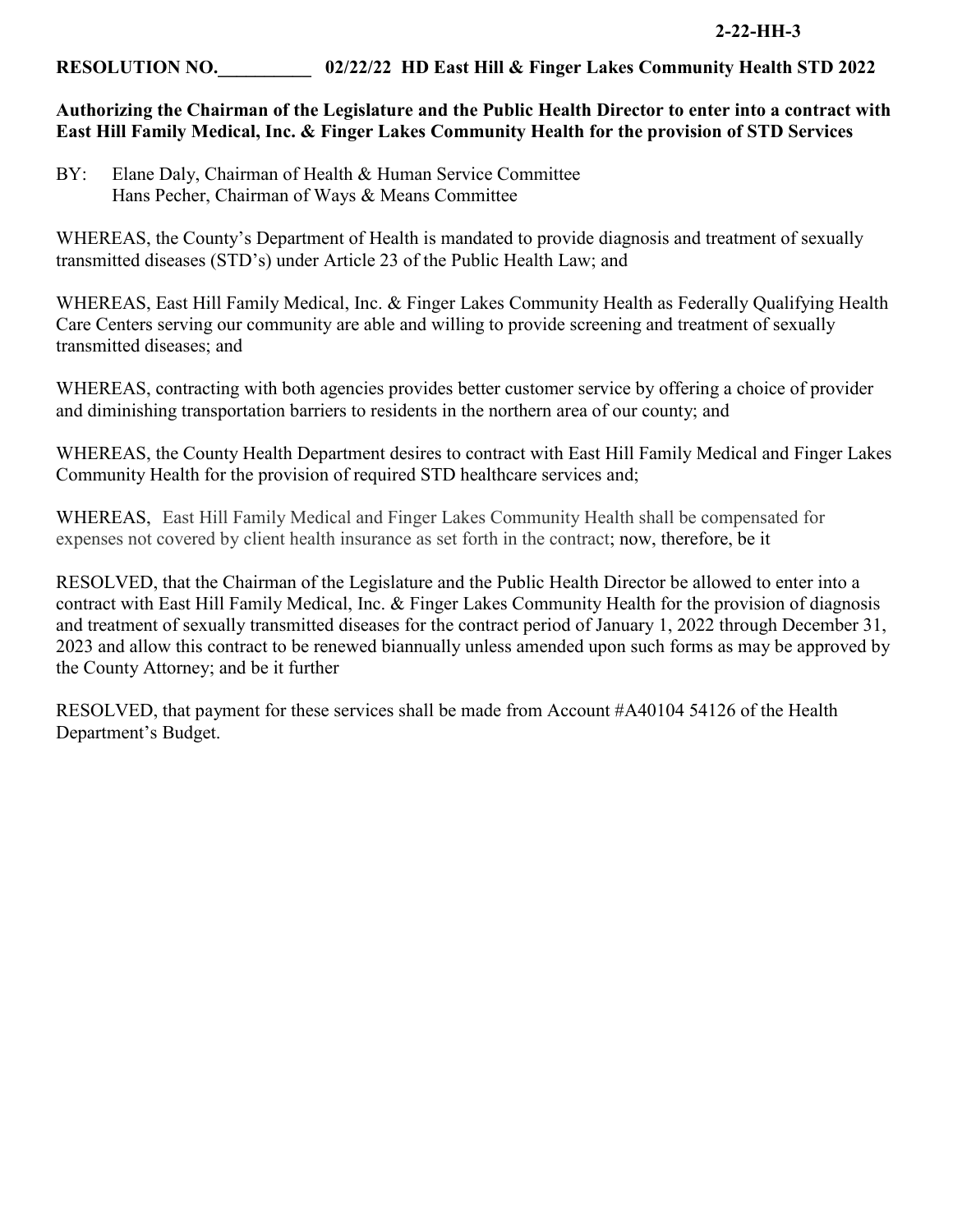**Authorizing the Chairman of the Legislature and the Public Health Director to enter into a five year contract with New York State Department of Health (NYSDOH) to participate in the Childhood Lead Poisoning Prevention Program (CLPPP+) and accept funding associated with the grant for the Period 10/01/2021 through 09/30/2026** 

BY: Elane Daly, Chairman of the Health & Human Service Committee Hans Pecher, Chairman of the Ways & Means Committee

WHEREAS, NYSDOH has awarded the Cayuga County Health Department a five-year contract to participate in the 100% State funded Childhood Lead Poisoning Prevention Program (CLPPP+) for the purpose of helping prevent childhood lead poisoning and support the state requirement for counties to case manage care for children with elevated blood lead levels; and

WHEREAS, the Department has been awarded \$326,500 annually for the five-year contract term of October 1, 2021 through September 30, 2026; now, therefore be it

RESOLVED, that the Chairman of the Legislature and the Public Health Director be authorized to enter into a five-year contract (October 1, 2021 - September 30, 2026) with the NYSDOH to participate in the Childhood Lead Poisoning Prevention Program (CLPPP+) upon such form as approved by the County Attorney, and to accept \$326,500 annually for the five-year grant contract term; and be it further

RESOLVED, that the Public Health Director be authorized to accept any additional funds associated with the grant and enter into any necessary subcontracts to complete the goals of the grant; and be it further

RESOLVED, that upon notification from the Department, the Cayuga County Finance Director be authorized and directed to make all necessary journal and accounting entries in each of the 2022 through 2026 budgets; and to amend the Health Department's 2022 budget in the following:

Increase Appropriation Account #A40284 54000……………\$326,500 Increase Revenue Account #A40280 43428……..…………...\$326,500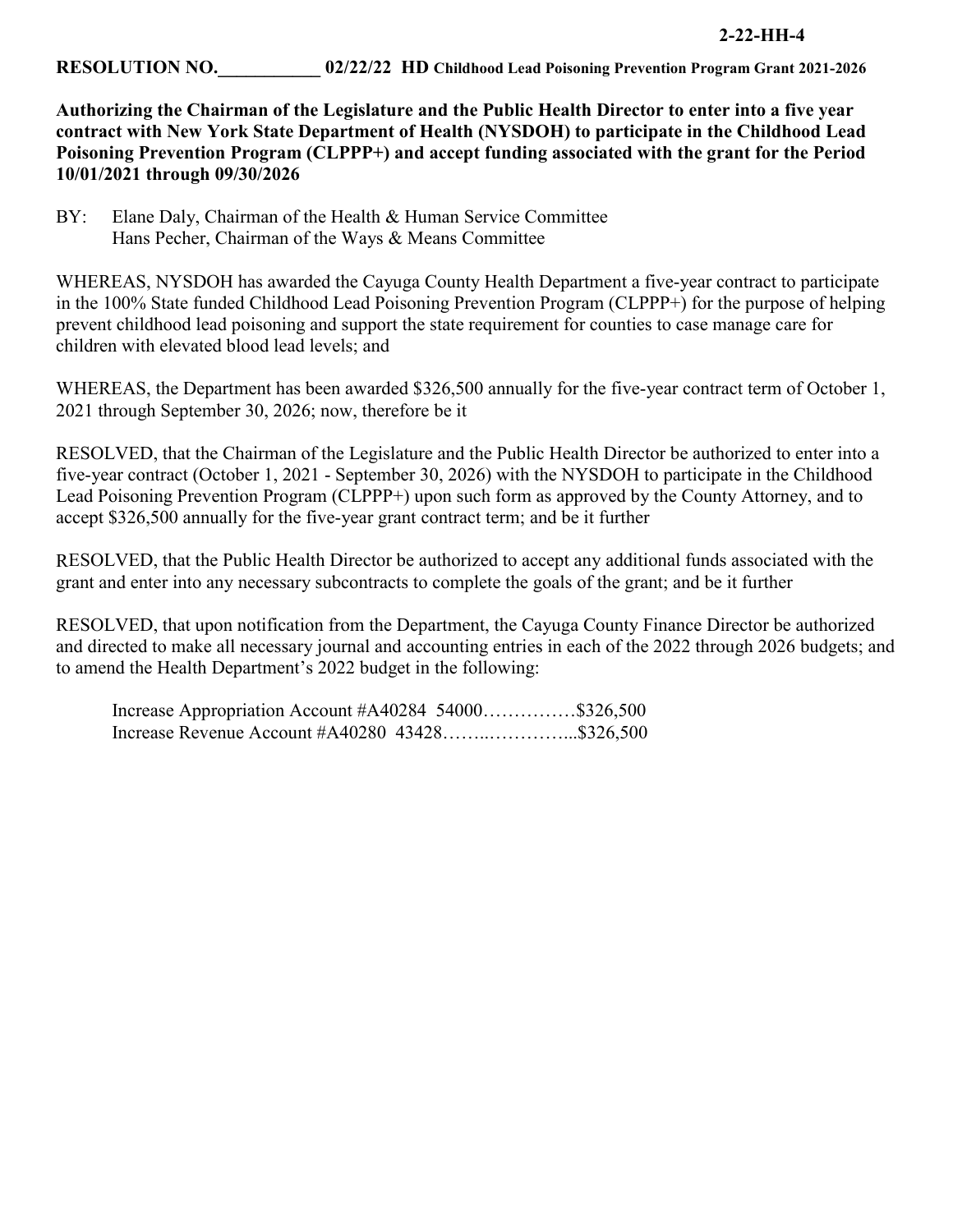# **RESOLUTION NO.** 2/22/22 **HD** Healthy Neighborhoods 2022-2027

**Authorizing the Chairman of the Legislature and the Public Health Director to enter into a five-year grant contract with New York State Department of Health (NYSDOH) for the Healthy Neighborhoods Program and accept funding associated with the grant** 

BY: Elane Daly, Chairman of the Health & Human Services Committee Hans Pecher, Chairman of the Ways & Means Committee

WHEREAS, the NYSDOH has awarded the Cayuga County Health Department a five year contract to participate in the 100% state funded Healthy Neighborhoods Program for the purpose of reducing risks related to fire, injury, asthma, lead poisoning, and indoor air concerns; and

WHEREAS, the designated areas of focus in the application are the City of Auburn, the Town of Mentz inclusive of the Village of Port Byron and the Town of Montezuma as identified by number of people living in neighborhoods in decline as determined by age of houses, housing condition and low socio-economic factors, therefore, be it

RESOLVED, that the Chair of the Legislature and the Public Health Director be authorized to enter into a fiveyear contract with NYSDOH to participate in the 100% state funded Healthy Neighborhoods Program for the period of April 1, 2022 through March 31, 2027 for the annual amount of \$231,166; and be it further

RESOLVED, that the Public Health Director be authorized to accept any additional funds associated with the grant and enter into any necessary subcontracts to accomplish the goals of this grant; and be it further

RESOLVED, that upon notification from the Department, the Cayuga County Finance Director be authorized and directed to make all necessary journal and accounting entries in each of the 2022 through 2027 budgets; and to amend the Health Department's 2022 budget in the following manner:

| Increase Appropriation Account $#A4032454000$ \$231,166 |  |
|---------------------------------------------------------|--|
| Increase Revenue Account #A40320 43432 \$231,166        |  |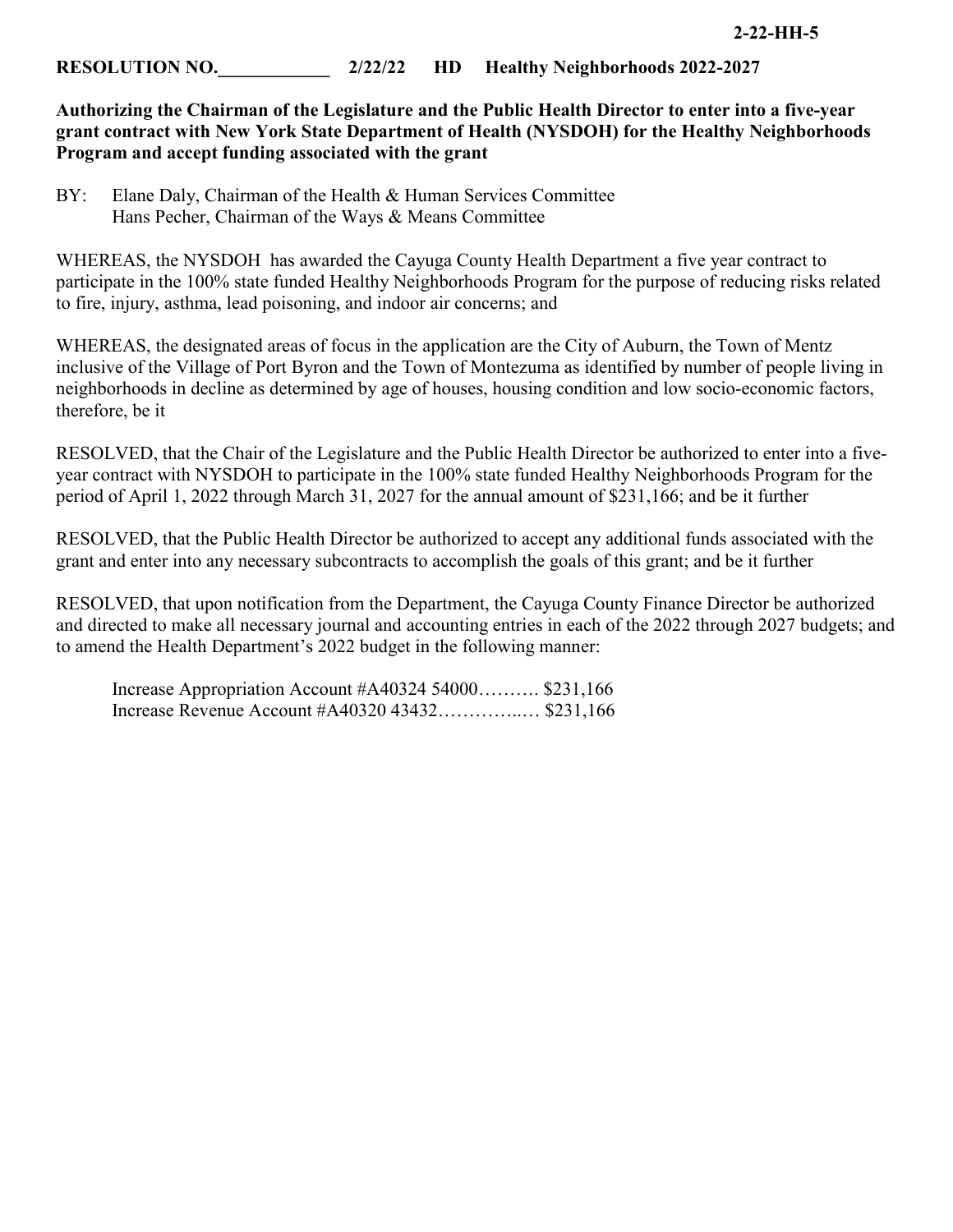### **2-22-HH-6**

**RESOLUTION NO.** 2/22/22 **HS Cayuga Centers FPP, FSP, EFPSP, MST rev** 

**Authorizing the Chairman of the Legislature and the Commissioner of Social Services to Enter into a Contract with Cayuga Centers for Family Preservation Program, Family Support Program, Enhanced Foster Parent Support Program, and MST.**

BY: Elane Daly, Chairman of the Health & Human Services Committee Hans Pecher, Chairman of the Ways & Means Committee

WHEREAS, the Department of Social Services is responsible for providing preventive services to forestall foster care placement;

WHEREAS, the Family First legislation requires substantial efforts to keep children at home or with relatives, a reduction of congregate care placements and shortened foster care stays; and

WHEREAS, Cayuga Centers provides the following services that meets those needs:

- Family Preservation Program @ approximately \$80.00/hr
- Family Support Program @ approximately \$80.00/hr
- Enhanced Foster Parent Support Program  $\omega$  \$530.15, monthly cost per case
- MST  $\omega$  \$1,593.16, monthly cost per case

and

WHEREAS, such services are reimbursed by the State at 62% net of Federal (preventive funding), and now by Medicaid when eligible for funding; and

WHEREAS, the Department wishes to contract with Cayuga Centers in the amount not to exceed \$685,660 preventive; and

WHEREAS, the Department of Social Services desires to contract with Cayuga Centers to provide these services that are budgeted in the 2022 department budget; NOW, THEREFORE, BE IT

RESOLVED, that the Chair of the Legislature and the Commissioner of Social Services are hereby authorized to enter into a contract with Cayuga Centers to provide these services for the contract period of January 1, 2022, through December 31, 2022, at a total county cost not to exceed \$685,660.00 and upon such form as approved by the County Attorney.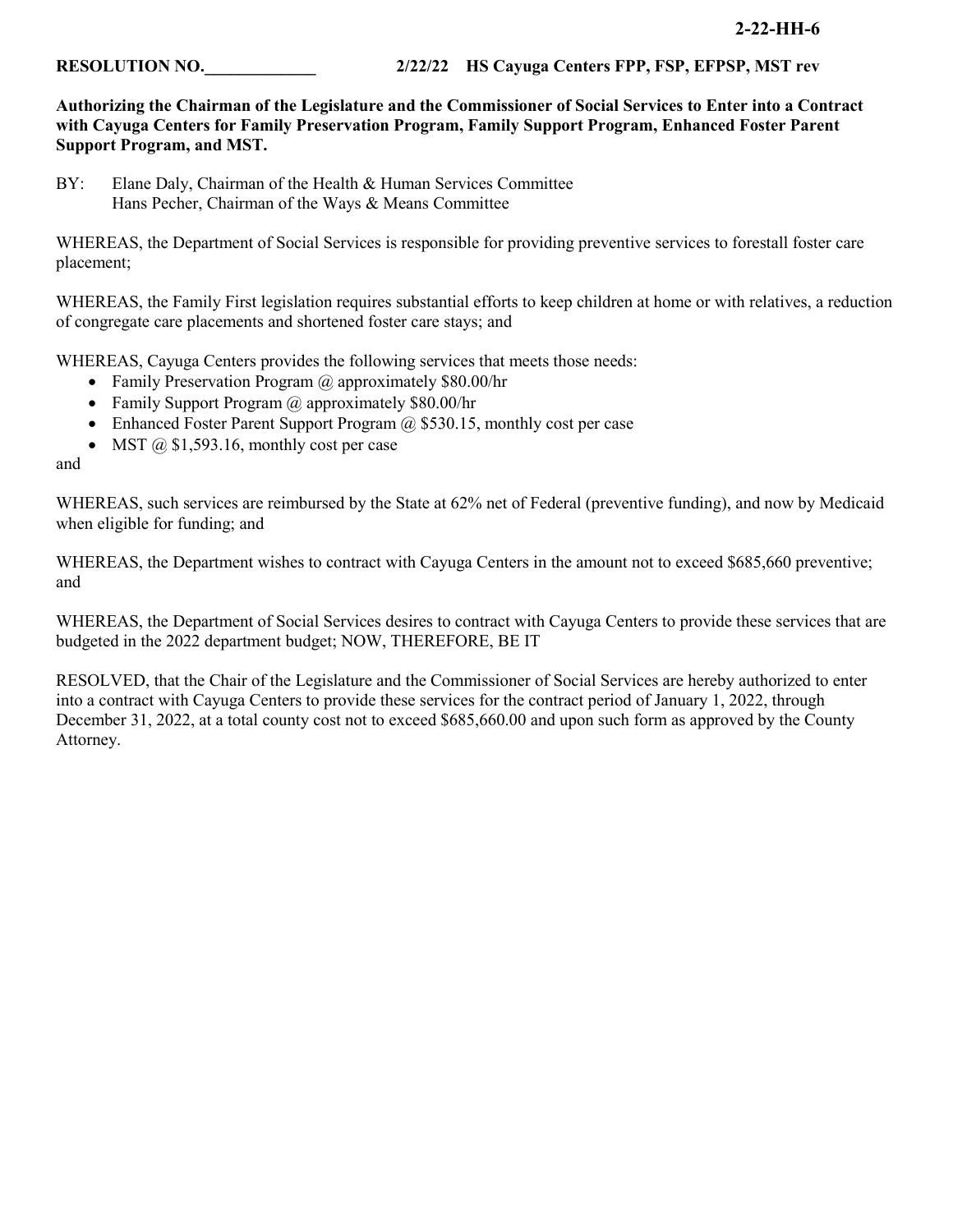# **RESOLUTION NO.\_\_\_\_\_\_\_\_\_\_ 2/22/22 HS Cayuga Centers Respite Beds 2022**

# **Authorization to enter into a contract with Cayuga Centers for the provision of four (4) respite beds.**

BY: Elane Daly, Chairman of the Health & Human Services Committee Hans Pecher, Chairman of the Ways & Means Committee

WHEREAS, the Department of Social Services desires to enter into a contract for the purchase of four (4) respite beds to be used as an alternative to detention, planned crisis respite to help prevent Foster Care placements and to have a resource for youth involved in the Juvenile Justice System; and

WHEREAS, the Department of Social Services desires to contract with Cayuga Centers for provision of said respite beds for the period of January 1, 2022, through December 31, 2022 in an amount not to exceed \$292,000, and

WHEREAS, funding exists in the Department of Social Services budget in Account line A60704 54184; NOW, THEREFORE, BE IT

RESOLVED, that the Chairman of the Legislature and the Commissioner of Social Services be authorized to contract with Cayuga Centers for the period of January 1, 2022, through December 31, 2022, in the total amount not to exceed \$292,000, and upon such form as may be approved by the County Attorney; and be it further

RESOLVED, that the Cayuga County Office of Finance and the County Treasurer be authorized to make any financial adjustments to execute the intent of this resolution.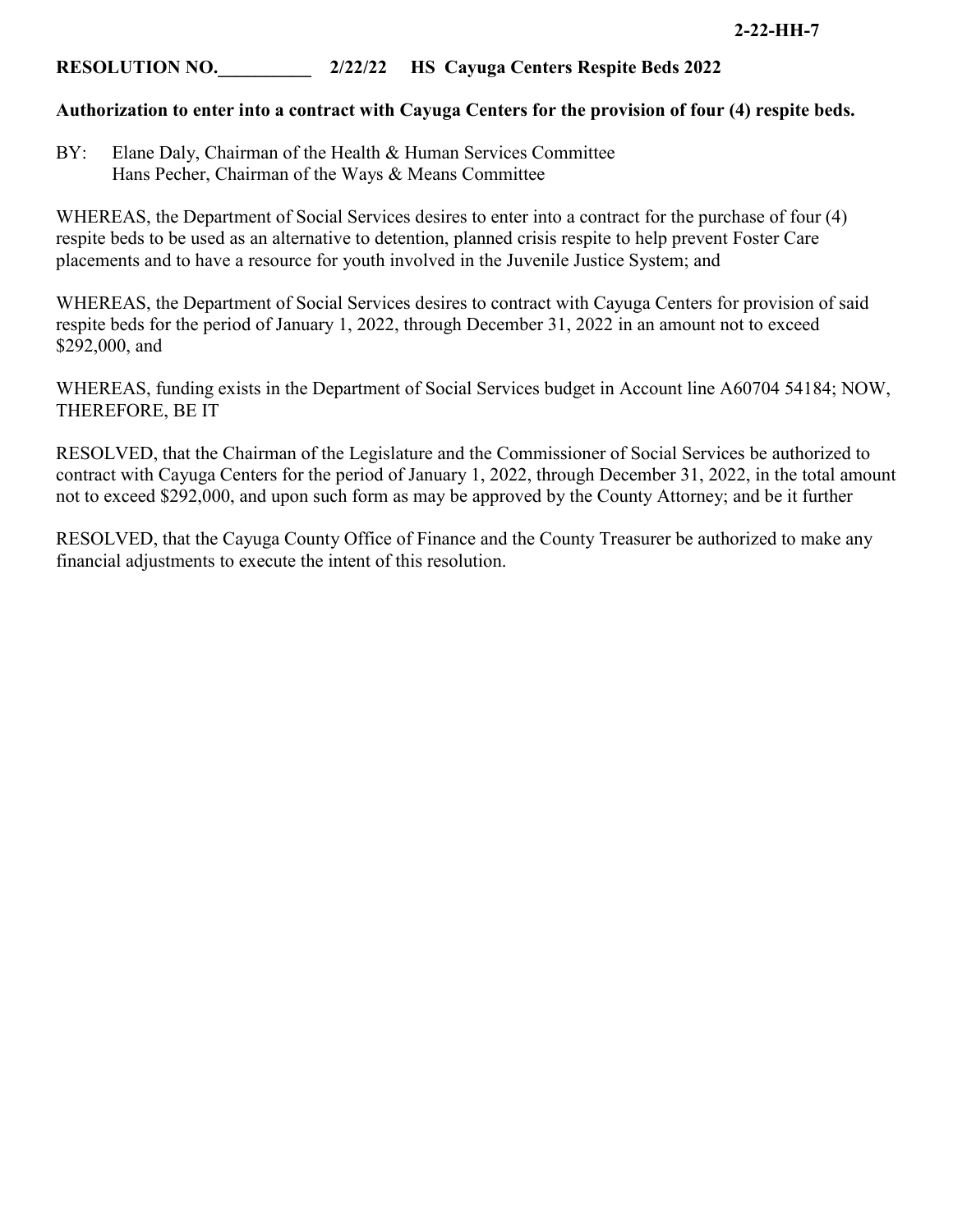# **RESOLUTION NO.\_\_\_\_\_\_\_\_\_\_ 2/22/22 HS Cayuga Centers Supervision & Monitoring Services 2022**

# **Authorizing the Chairman of the Legislature and the Commissioner of Social Services to Enter into a Contract with Cayuga Centers for the Provision of Supervision & Monitoring Services**

BY: Elane Daly, Chairman of the Health & Human Service Committee Hans Pecher, Chairman of the Ways & Means Committee

WHEREAS, the Department of Social Services desires to contract with Cayuga Centers to provide preventive services to forestall foster care and detention placement; and

WHEREAS, the Department of Social Services has in the past successfully contracted with different agencies towards that end to provide Supervision & Monitoring Services and are reimbursed by the State at 62%; NOW, THEREFORE, BE IT

RESOLVED, that the Chairman of the Legislature and the Commissioner of Social Services are hereby authorized to enter into a contract with Cayuga Centers to provide the above services for the contract period January 1, 2022 through December 31, 2022 at a cost not to exceed \$305,000.00, and upon such form as approved by the County Attorney; and be it further

RESOLVED, that these services be paid from Account #A60704 54185 of the Department of Social Services' 2022 Budget.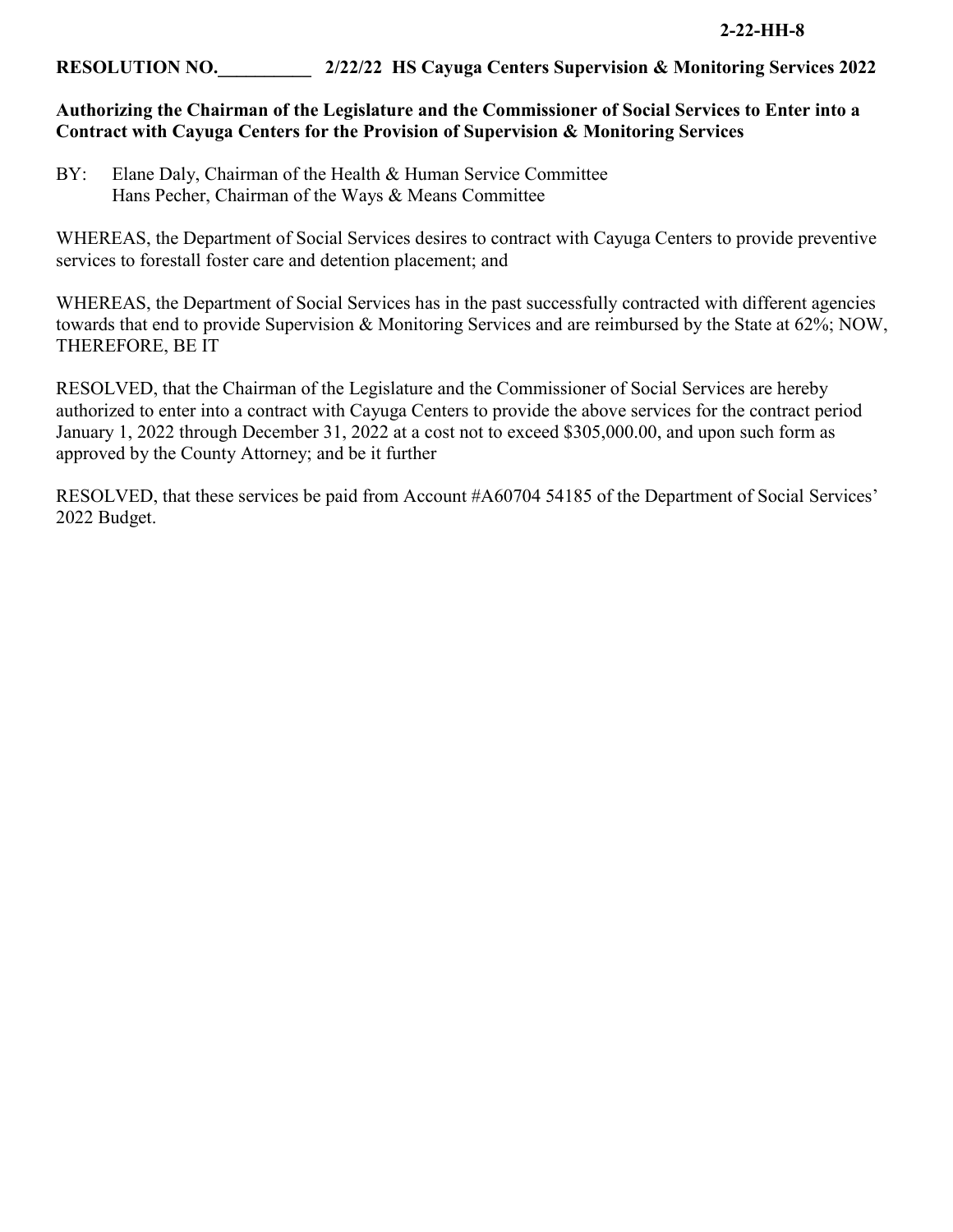# **RESOLUTION NO.\_\_\_\_\_\_\_\_\_\_ 2/22/22 HS Chapel House (Temporary Homeless Shelter for Men)**

# **Authorizing the Chairman of the Legislature and the Commissioner of Social Services to Enter Into a 2- Year Contract with Chapel House (Temporary Homeless Shelter for Men)**

BY: Elane Daly, Chairman of the Health & Human Service Committee Hans Pecher, Chairman of the Ways & Means Committee

WHEREAS, Chapel House opened a facility that offers temporary shelter to men in need; and

WHEREAS, this shelter has provided service to those income eligible individuals in need of shelter; and

WHEREAS, in accordance with Social Services Regulations, local DSS is required to provide temporary shelter for eligible homeless families and individuals who are financially eligible and have no housing resources available to them; and

WHEREAS, the costs incurred by the local district are State reimbursed at 29%; NOW, THEREFORE, BE IT

RESOLVED, that the Chairman of the Legislature and the Commissioner of Social Services are hereby authorized to enter into a 2-year contract with Chapel House for the period January 1, 2022, through December 31, 2023, at a rate of \$57/diem, per person, upon such form as approved by the County Attorney; and be it further

RESOLVED, that these expenditures will be paid out of account #A61404 54000 of the 2022 Social Services Budget; and be it further

RESOLVED, that the Director of Finance is hereby authorized and directed to make such journal entries and take such other steps as may be necessary to carry out the intent of this Resolution.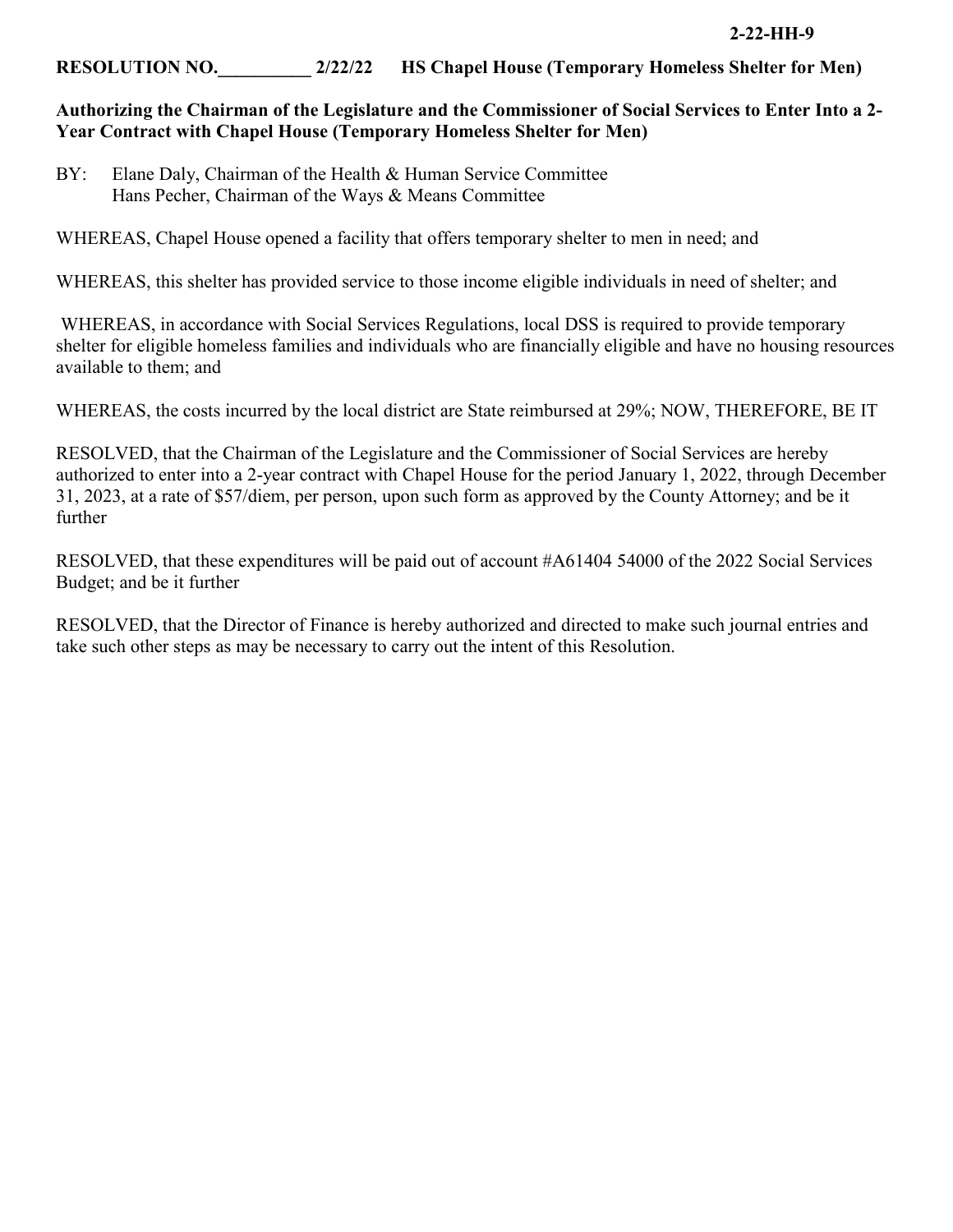# **RESOLUTION NO.\_\_\_\_\_\_\_\_\_\_\_\_ 2/22/22 HS Children's Home of Wyoming Conf Foster Parents 2022**

# **Authorizing the Chairman of the Legislature and the Commissioner of Social Services to Enter into a Contract with Children's Home of Wyoming Conference for the Recruitment, Training and Retention of Foster Parents**

BY: Elane Daly, Chairman of the Health & Human Service Committee Hans Pecher, Chairman of the Ways & Means Committee

WHEREAS, DSS entered into a contract with the Children's Home of Wyoming Conference in 2021 for the recruitment, retention and training of foster parents; and

WHEREAS, DSS would like to continue to collaborate with Children's Home of Wyoming Conference in an effort to recruit, train and retain foster parents serving particular groups of children and youth; and

WHEREAS, DSS would like to expand the contract with Children's Home of Wyoming Conference to provide flexible concrete support to new foster parents and seasoned foster parents involved with a challenging placement; and

WHEREAS, Children's Home of Wyoming Conference will embed two Foster Family Specialists and one Foster Care Support Specialist at DSS to provide home-finding services, foster care parent trainings, home recertifications and flexible support to Cayuga County Foster Parents in conjunction with DSS staff; NOW, THEREFORE, BE IT

RESOLVED, that the Chair of the Legislature and the Commissioner of Social Services be authorized to enter into an agreement with Children's Home of Wyoming Conference for the recruitment, training, retention and support of foster parents for the period January 1, 2022, to December 31, 2022, at the cost not to exceed \$215,000, and upon such form as approved by the County Attorney; and be it further

RESOLVED, that these expenses be paid from account #60104 54059 of the 2022 Social Services Budget.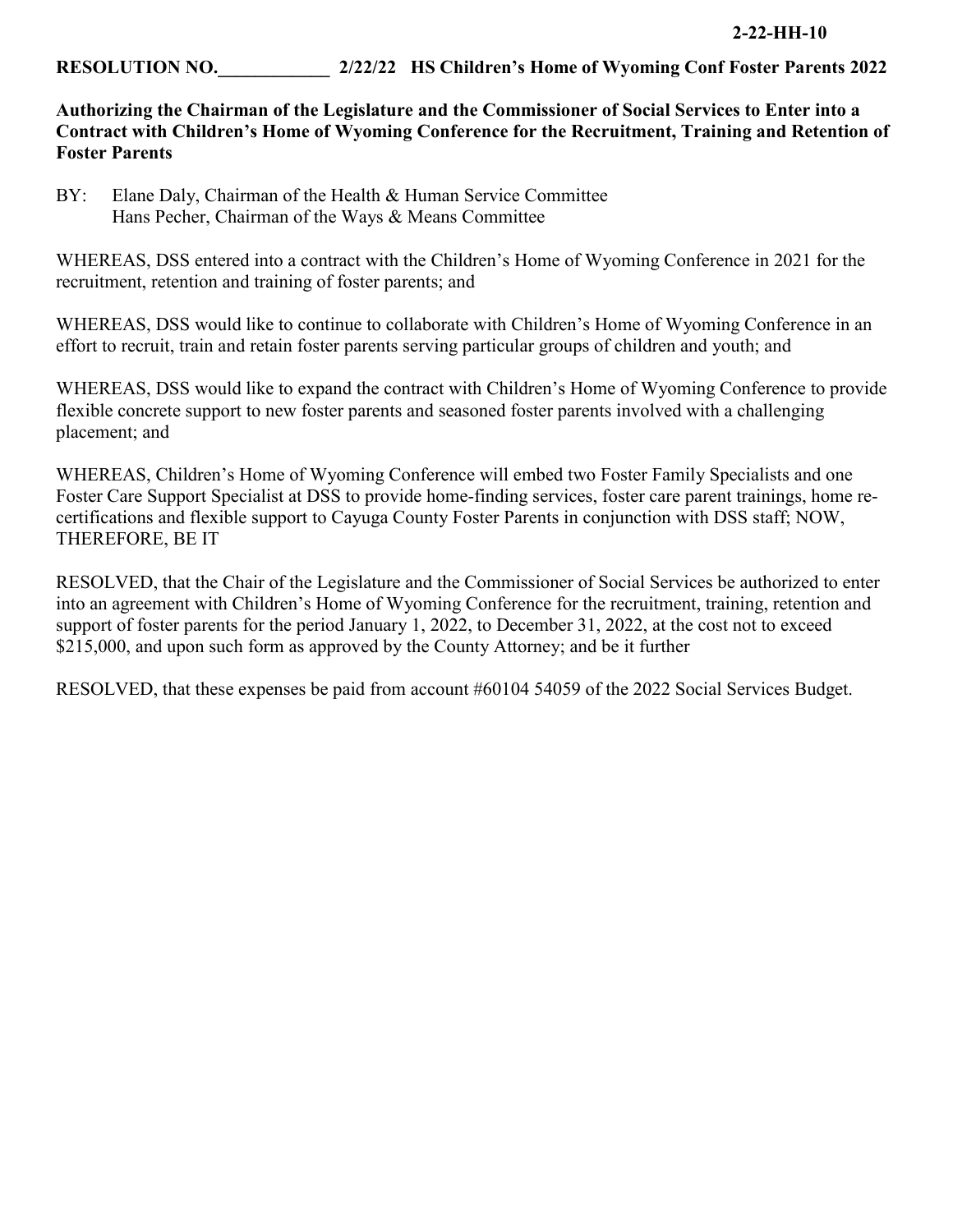# **Amending the Social Services 2022 Budget to Accept 100% Federal Funding from the Flexible Fund for Family Services (FFFS)**

BY: Elane Daly, Chairman of the Health & Human Service Committee Hans Pecher, Chairman of the Ways & Means Committee

WHEREAS, the Social Services Department has received 100% Federal FFFS funding (Flexible Fund for Family Services); and

WHEREAS, the Social Services Department desires to utilizes \$190,000 of the FFFS allocation to support employment related services, supportive services for TANF eligible applicants and recipients to prevent public assistance or enable them to reduce the amount of assistance they are receiving; and

WHEREAS, it is necessary to amend the 2022 Social Services Budget in order to accept this funding; NOW, THEREFORE BE IT

RESOLVED, that the Cayuga County Finance Dept. be authorized and directed to amend the Social Services Department's 2022 Budget in the following manner, and make the necessary journal and accounting entries to accept the new FFFS funds:

|  | Increase Acct. $#A6060454000$ \$190,000 |  |
|--|-----------------------------------------|--|
|  | Increase Acct $#A6060044660$ \$100,000  |  |
|  | Increase Acct. $#A6010044615$ \$ 90,000 |  |

and be it further

RESOLVED, that the Chairman of the Legislature and the Commissioner of Social Services be authorized to enter into any subcontracts that are necessary to implement this grant.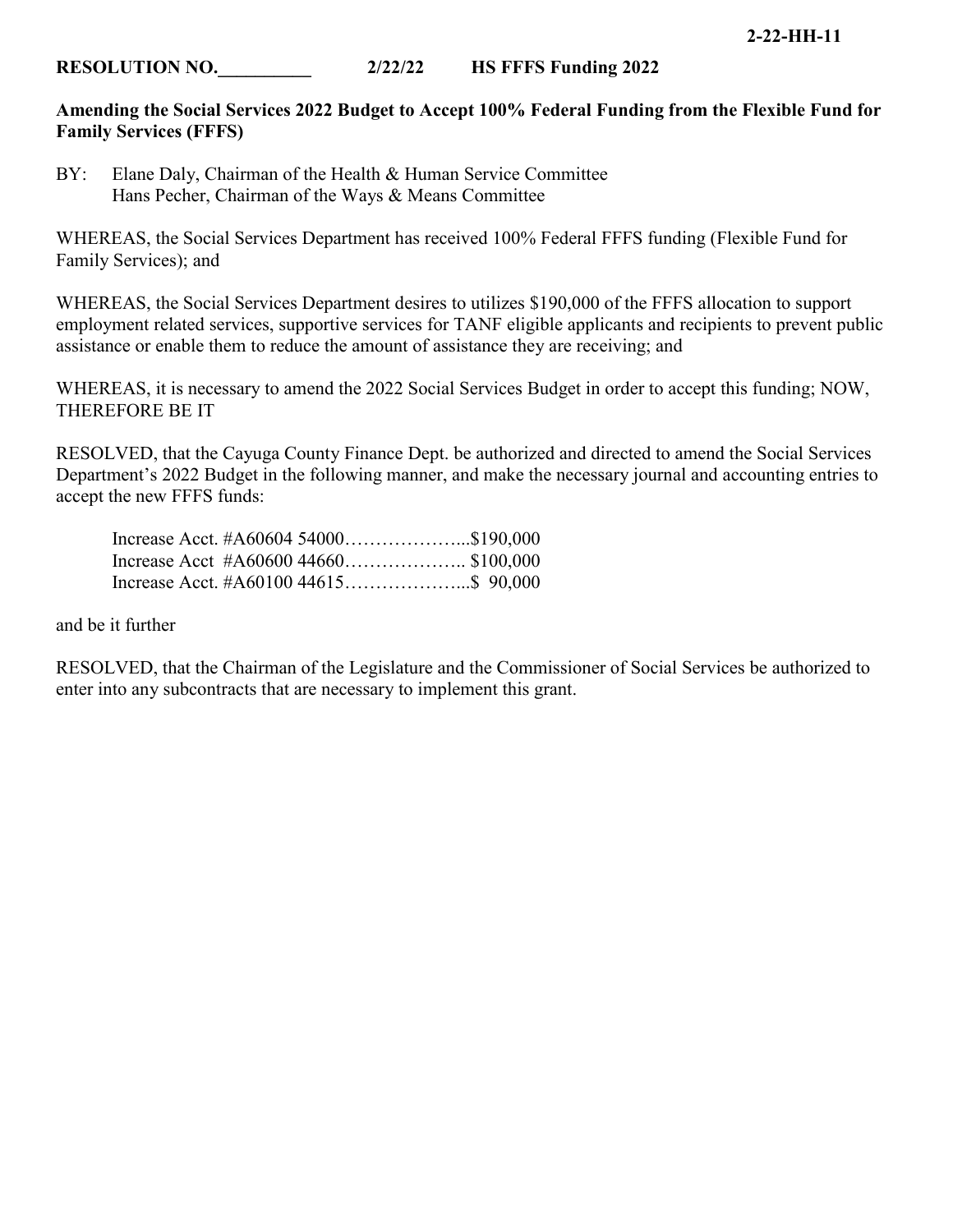# **Authorizing the Commissioner of Social Services to Fill Human Services Examiner Position in the Department of Social Services**

BY: Elane Daly, Chairman of the Health & Human Service Committee Hans Pecher, Chairman of the Ways & Means Committee

WHEREAS, there is an anticipated Human Services Examiner vacancy (position control #2265) in the Department of Social Services; and

WHEREAS, this position is necessary for the effective and efficient operation of the Department of Social Services; and

WHEREAS, this position is at least 62% state and federally funded; and

WHEREAS, sufficient funding exists in the 2022 Social Services' Budget to support this position; NOW, THEREFORE, BE IT

RESOLVED, that the Authorization to Fill is valid through December 31, 2022, per resolution No. 307-20; and be it further

RESOLVED, that the Commissioner of Social Services be authorized to fill the Human Services Examiner vacancy in the Department of Social Services and any fill behinds that may occur, in a manner consistent with the rules and regulations of the County of Cayuga and the Cayuga County Civil Service Commission.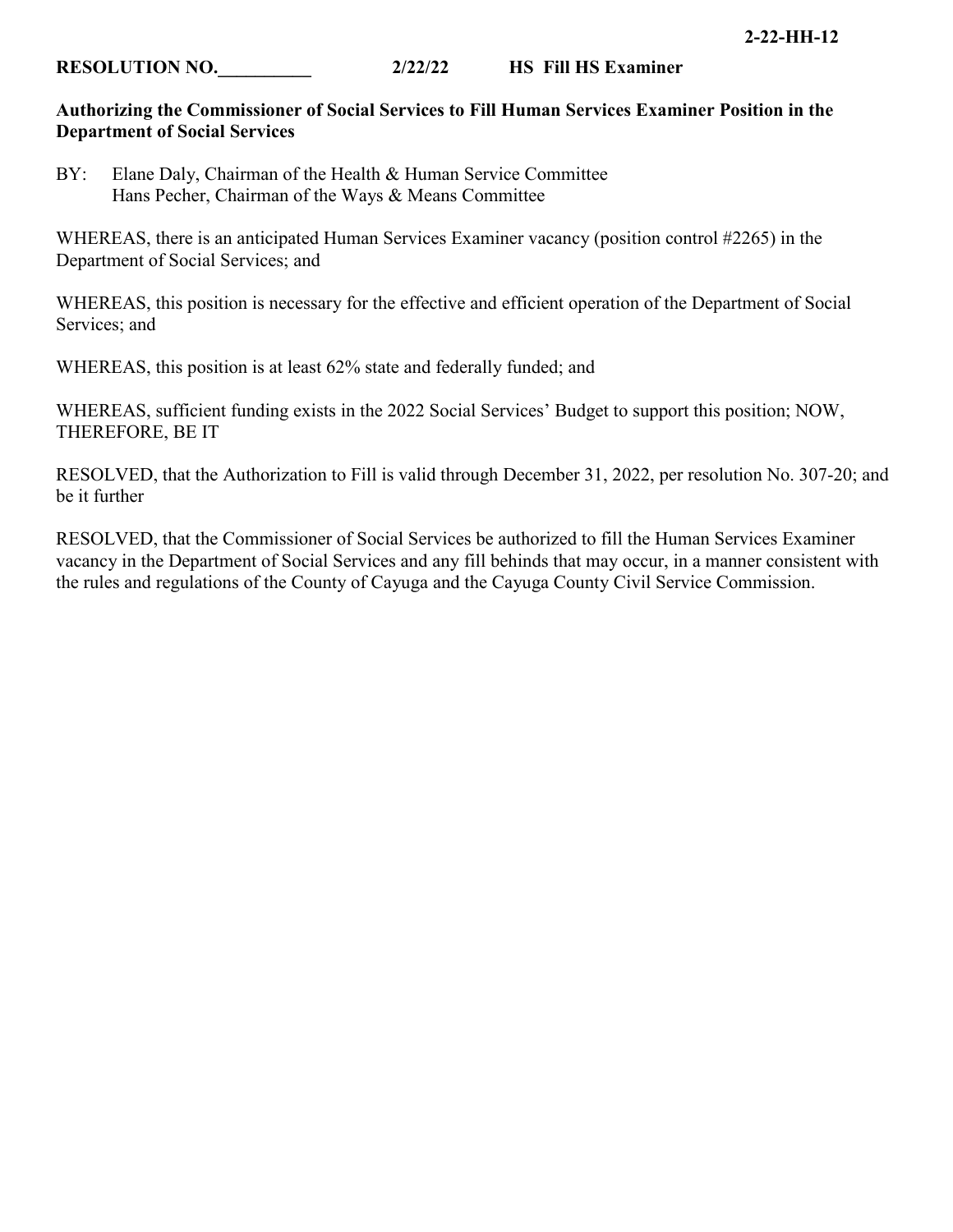# Authorization to Create/Fill

| <b>Authorization to Create/Fill</b>                                                                                                                                                                                                                                                                                                                                                                                                           |                                                                                                                   |
|-----------------------------------------------------------------------------------------------------------------------------------------------------------------------------------------------------------------------------------------------------------------------------------------------------------------------------------------------------------------------------------------------------------------------------------------------|-------------------------------------------------------------------------------------------------------------------|
| forms when filling a position.                                                                                                                                                                                                                                                                                                                                                                                                                | A copy of this completed form MUST be attached to ALL Civil Service MSD-426                                       |
|                                                                                                                                                                                                                                                                                                                                                                                                                                               | 1/24/2022                                                                                                         |
|                                                                                                                                                                                                                                                                                                                                                                                                                                               | Fill Only                                                                                                         |
|                                                                                                                                                                                                                                                                                                                                                                                                                                               | ** New Position Duties Statement (NPDS) - Short Form                                                              |
|                                                                                                                                                                                                                                                                                                                                                                                                                                               |                                                                                                                   |
|                                                                                                                                                                                                                                                                                                                                                                                                                                               | ** New Position Duties Statement (NPDS) - Long Form<br>REQUIRED IF the title does NOT exist within the department |
|                                                                                                                                                                                                                                                                                                                                                                                                                                               | No<br>٠                                                                                                           |
|                                                                                                                                                                                                                                                                                                                                                                                                                                               | <b>Social Services</b>                                                                                            |
|                                                                                                                                                                                                                                                                                                                                                                                                                                               | Human Services Examiner                                                                                           |
|                                                                                                                                                                                                                                                                                                                                                                                                                                               | 2265                                                                                                              |
|                                                                                                                                                                                                                                                                                                                                                                                                                                               | Permanent                                                                                                         |
|                                                                                                                                                                                                                                                                                                                                                                                                                                               | Full-Time                                                                                                         |
|                                                                                                                                                                                                                                                                                                                                                                                                                                               | 60101 51001                                                                                                       |
| Date<br><b>Authorization To:</b><br>REQUIRED IF the title exists within the department<br>Do you anticipate this<br>request to result in fill-<br>behinds?<br>Cayuga County Department<br>Job Title Being Requested<br>(Exact Civil Service Title)<br><b>Position Control Number</b><br><b>Position Status</b><br><b>Position Designation</b><br><b>Budget Account Number</b><br>Is a position being abolished<br>to create the new position? | No                                                                                                                |
|                                                                                                                                                                                                                                                                                                                                                                                                                                               | Yes                                                                                                               |
|                                                                                                                                                                                                                                                                                                                                                                                                                                               | <b>CSEA</b>                                                                                                       |
| Is the salary of requested<br>position in the current<br>comp plan?<br>Comp Plan Requested IS IN<br><b>CSEA Grade</b>                                                                                                                                                                                                                                                                                                                         | 10                                                                                                                |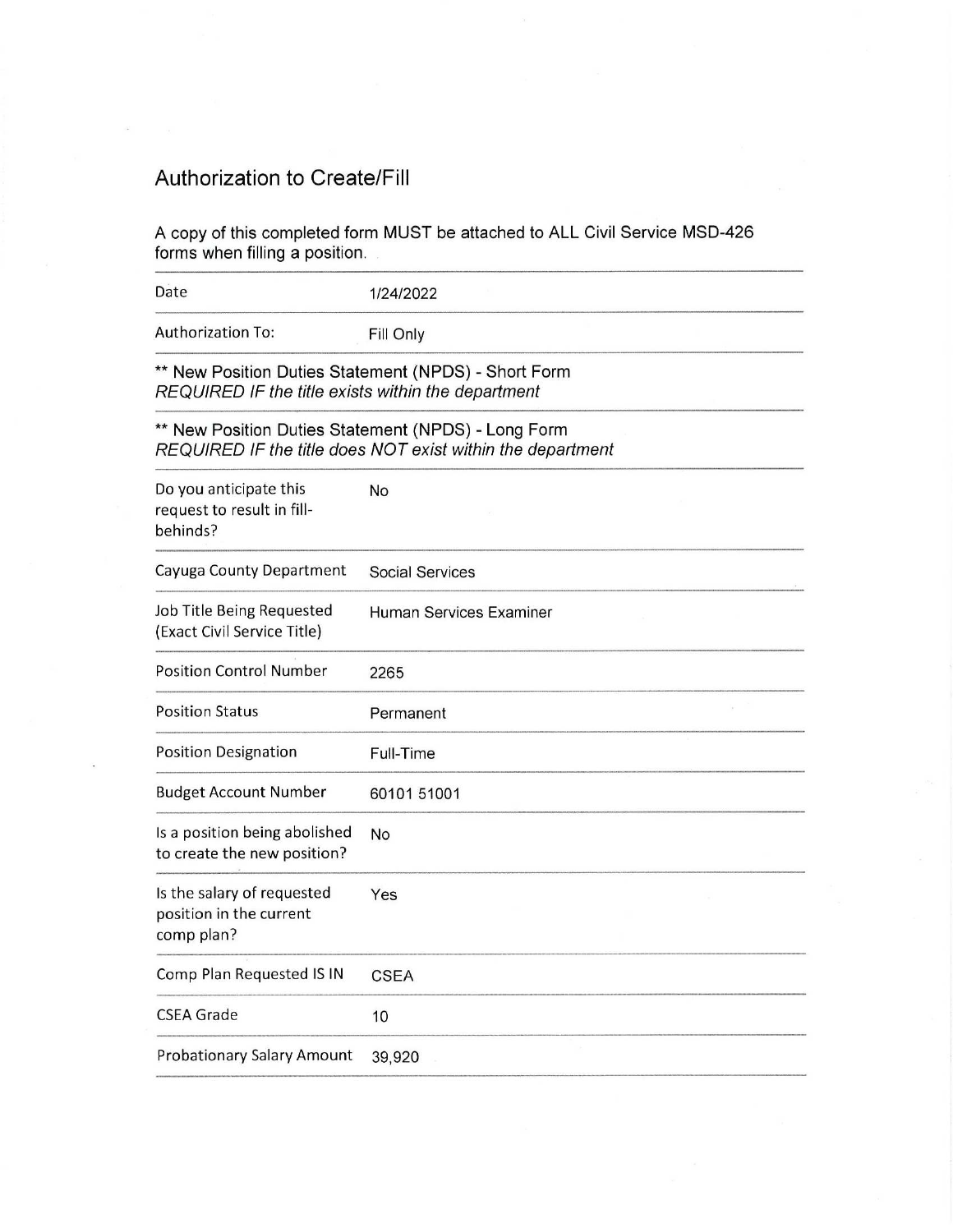| Step 4 Amount (CSEA)<br><b>Starting Salary for Position</b>                                                        | 43,792<br>39,920                                                                                                                                                                                |
|--------------------------------------------------------------------------------------------------------------------|-------------------------------------------------------------------------------------------------------------------------------------------------------------------------------------------------|
| Requested<br>Justification for Salary                                                                              | The salary is determined by the CSEA CBA, and we will start                                                                                                                                     |
| Requested                                                                                                          | the person at the probationary step.                                                                                                                                                            |
| Does position include fringe<br>benefits?                                                                          | Yes                                                                                                                                                                                             |
| What is the justification for<br>filling this position AND why<br>is it important for your<br>department?          | This position is vital to providing the mandated services of the<br>TA unit within DSS. This role is the initial contact with the public<br>to navigate and determine eligibility for services. |
| How is this position<br>funded?                                                                                    | <b>Budget</b>                                                                                                                                                                                   |
| Is this a reimbursed.<br>position?                                                                                 | Yes                                                                                                                                                                                             |
| How is this position<br>reimbursed (percentage,<br>dollar amount)?                                                 | 62%                                                                                                                                                                                             |
| What will the fiscal impact<br>of filling this position in<br>your budget this year and in<br>future fiscal years? | This position is budgeted in the DSS 2022 budget. It is also<br>reimbursed at 62%.                                                                                                              |
| Department Head                                                                                                    | <b>Christine Bianco</b>                                                                                                                                                                         |
| Date                                                                                                               | 1/24/2022                                                                                                                                                                                       |
| Attestation                                                                                                        | I have been directed to submit on behalf of the authorized<br>department or agency head                                                                                                         |
| Name of Person Submitting<br>on Behalf of Department or<br><b>Agency Head</b>                                      | Jennifer Marshall                                                                                                                                                                               |
| <b>Title of Person Submitting</b><br>on Behalf of Department or<br>Agency Head                                     | <b>Staff Development Supervisor</b><br>×                                                                                                                                                        |

(Section Break)<br>
ninishati appoured 2/1/2022  $\frac{1}{\sqrt{2\pi}}$   $\frac{1}{\sqrt{2\pi}}$ Diann Ferris<br>Human Respurces administrator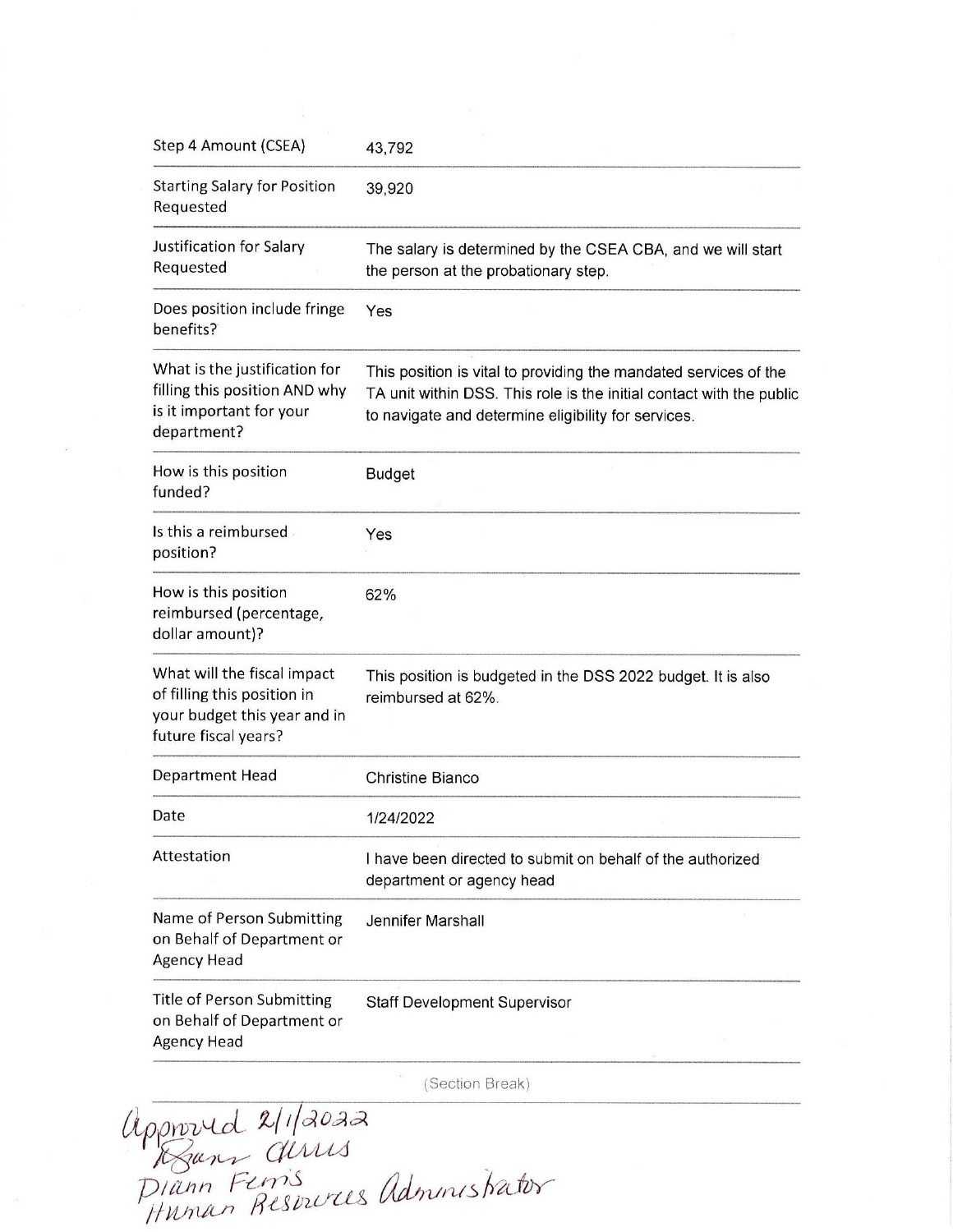**Authorizing the Commissioner of Social Services to enter into a Support and Maintenance Agreement with Q-matic Corporation for maintenance of software installed in Intake Unit of Department of Social Services** 

BY: Elane Daly, Chairman of the Health & Human Service Committee Hans Pecher, Chairman of the Ways & Means Committee

WHEREAS, Department of Social Services purchased Q-matic software and system for use in the intake area; and

WHEREAS, the Department of Social Services desires to continue using this software and system in the intake area to assist the clients coming in for services; and

WHEREAS, this agreement is renewed on an annual basis, and would include the period of February 1, 2022 through January 31, 2023, and

WHEREAS, funding for this service agreement in the amount of \$1,268.49 exists in the 2022 Department of Social Services budget NOW, THEREFORE, BE IT

RESOLVED, that the Commissioner of Social Services be authorized to enter into a Support and Maintenance Agreement with Q-matic Corporation for maintenance of the software and system; and be it further

RESOLVED, that the agreement in the amount of \$1,268.49 be for the period of of February 1, 2022, to January 31, 2023; and be it further

RESOLVED, that this service agreement be paid from the Department of Social Services' 2022 budget.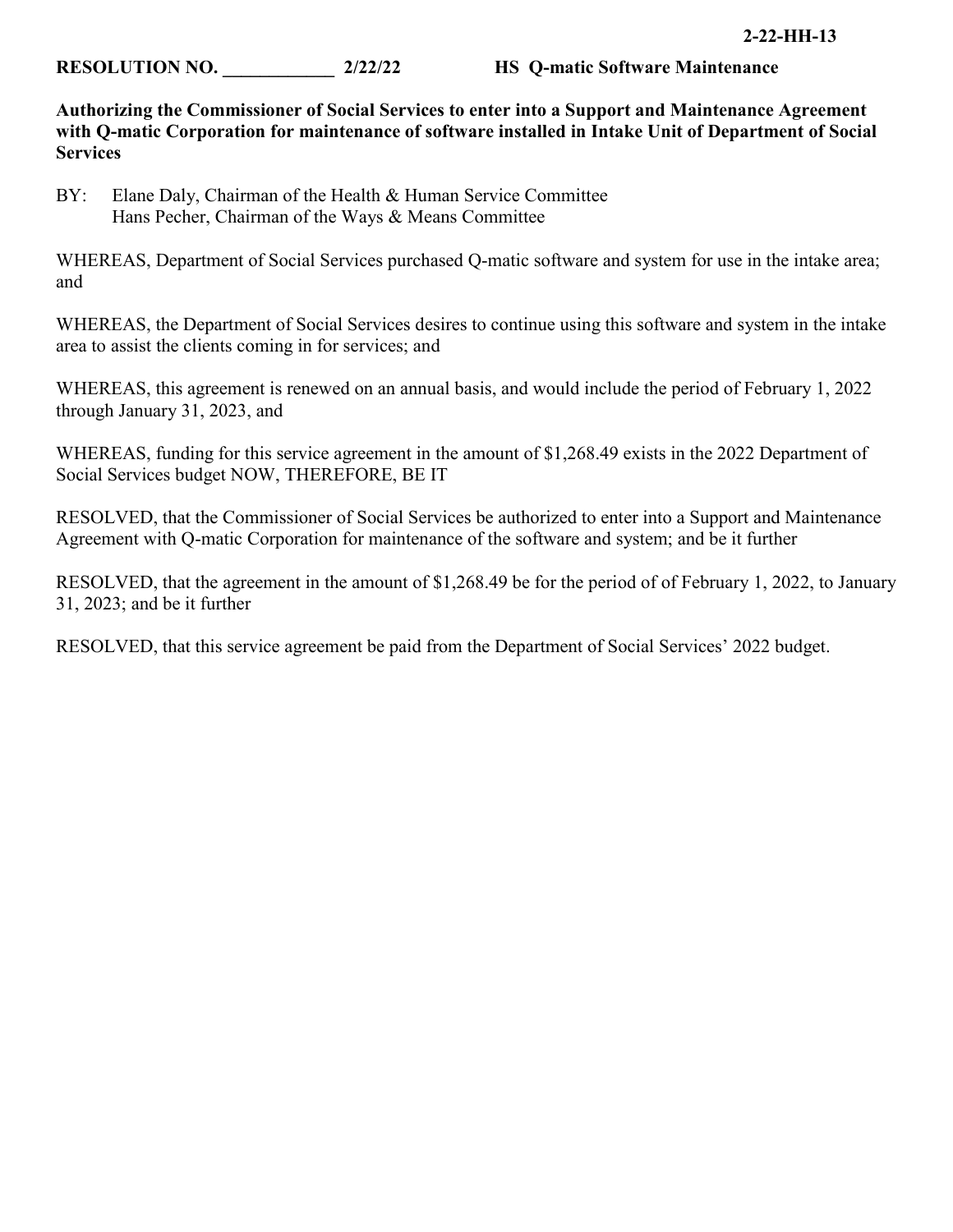## **RESOLUTION NO.\_\_\_\_\_\_\_\_\_\_ 2/22/22 HS Salvation Army Pathway of Hope TANF Case Management 2022**

### **Authorizing the Chairman of the Legislature and Commissioner of Social Services to enter into a Contract with Salvation Army Pathway of Hope for Case Management of TANF Clients (100% Funded)**

BY: Elane Daly, Chairman of the Health and Human Services Committee Hans Pecher, Chairman of the Ways & Means Committee

WHEREAS, the County, in an effort to support TANF families to achieve self-sufficiency, has a need to contract with someone to provide case management; and

WHEREAS, these services are used to assist sanctioned or at-risk families to overcome barriers so they can become engaged in appropriate work activities; and

WHEREAS, these services are 100% federally reimbursed through the flexible fund allocation; NOW, THEREFORE, BE IT

RESOLVED, that the Chairman of the Legislature and the Commissioner of Social Services be authorized to enter into a contract with Salvation Army Pathway of Hope to provide Case Management Services for the period January 1, 2022, through December 31, 2022, in the amount of \$56,000.00 upon such form as approved by the County Attorney; and be it further

RESOLVED, that the charges for these services be paid from Account #A60604 54000.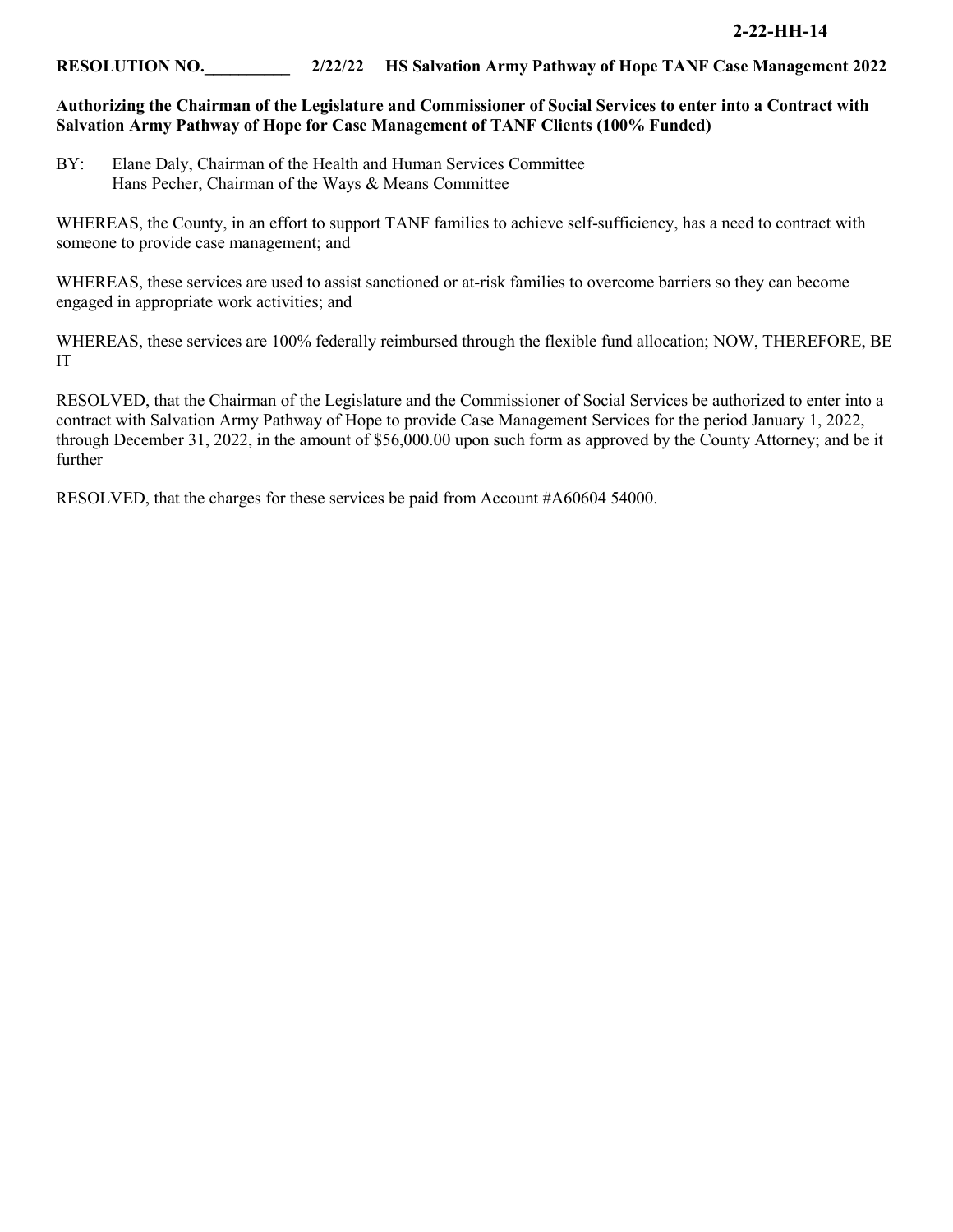# **Authorizing the Chair of the Legislature and the Director of Community Services to Enter into a Contract with Cayuga Centers for FFT and SafeCare.**

By: Elane Daly, Chair; Health and Human Services Committee, and Hans Pecher, Chair; Ways and Means Committee.

WHEREAS, the Department of Mental Health is responsible for providing services that support children and families; and

WHEREAS, Cayuga Centers provides the following services that meets those needs:

- Functional Family Therapy  $\omega$  Unit Rate \$776.08, monthly cost per case
- SafeCare  $\omega$  Unit Rate \$530.15, monthly cost per case

and

WHEREAS, these services are reimbursed by 100% MH State Aid and now by Medicaid when eligible; and

WHEREAS, the Department wishes to contract with Cayuga Centers in the amount up to \$198,000; and

WHEREAS, the Department of Mental health desires to contract with Cayuga Centers to provide these services that are budgeted in the 2022 department budget; NOW, THEREFORE, BE

RESOLVED, that the Chair of the Legislature and Director of Community Services are hereby authorized to enter into a contract with Cayuga Centers to provide these services for the contract period of January 1, 2022 through December 31, 2022 at a total county cost not to exceed \$198,000 and upon such form as approved by the County Attorney.